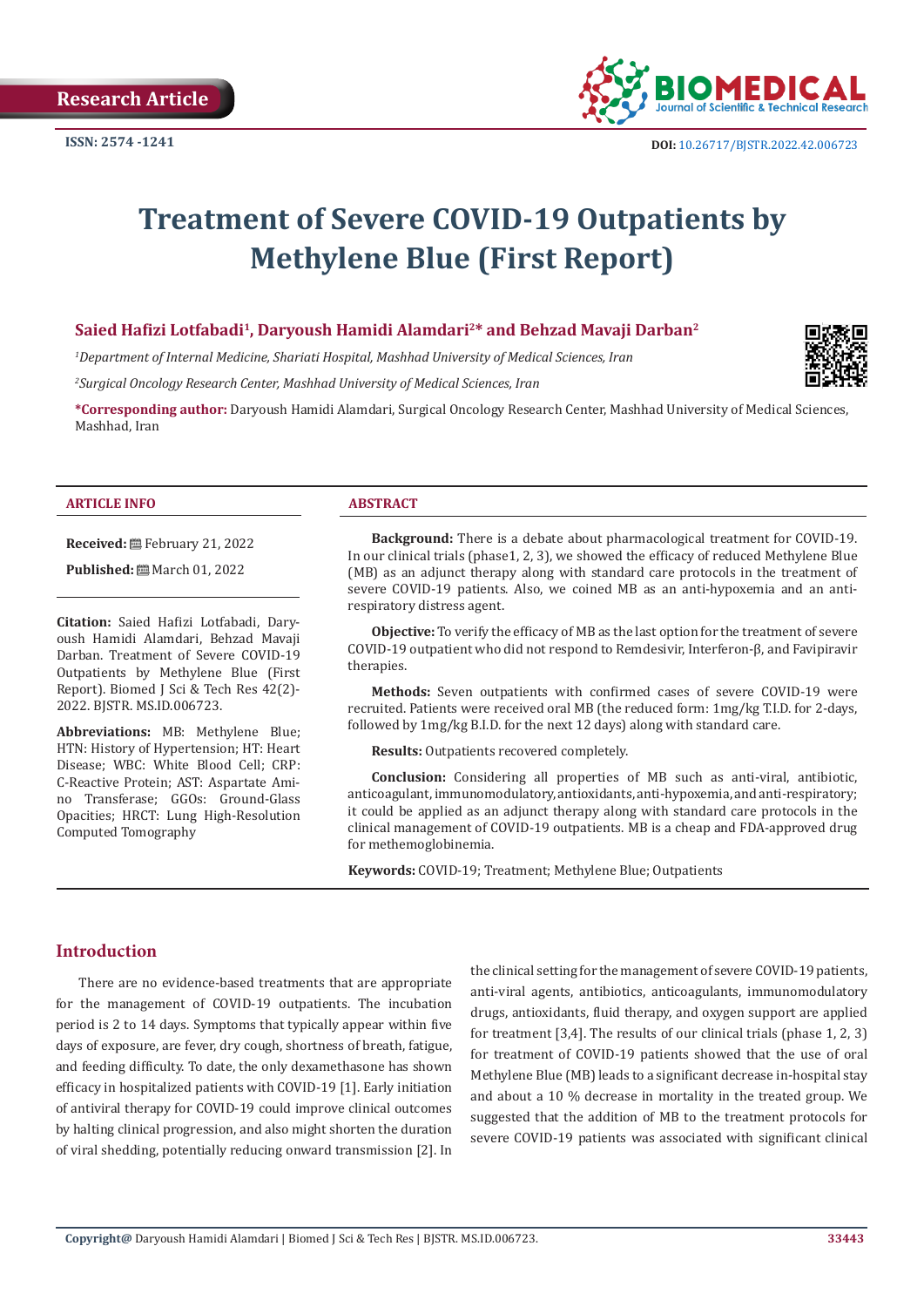benefits [5-7]. MB has these properties such as anti-viral, antibiotic, anticoagulant, immunomodulatory, antioxidants, anti-hypoxemia, and anti-respiratory, which could be applied in the clinical management of COVID-19 outpatients as well [6-8]. Therefore, in this case series study, we used MB for the treatment of severe COVID-19 outpatients to evaluate its efficacy for these patients.

#### **Material and Methods**

 This study was performed at Mashhad University of Medical Sciences, Mashhad, Iran, after ethics committee approval (IR. MUMS.REC.1399.122; ClinicalTrials.gov Identifier: NCT04370288; April 19, 2020) and taking written informed consent from patients. The clinical trial has been conducted according to the principles expressed in the Declaration of Helsinki. Methylene blue syrup (or powder) formulation: The compositions of the syrup were MB, vitamin C. The special formulation for MB (the reduced form) was patented (IR-139950140003002083) (on June 1, 2020, PCT). It should be noted that the current standard care protocols were applied according to WHO guidelines. In the current standard care protocols, outpatients receive supplemental oxygen, antibiotics, anticoagulants, corticosteroids, zinc, vitamin C, and vitamin D [3,4].

#### **Results**

#### **Case 1**

On December 10, 2020, a 60-year-old female, with a past medical history of Hypertension (HTN) and Ischemic Heart Disease (IHD), was admitted to the internal medicine department of the hospital due to headache, cough, myalgia, fever, reduced oxygen saturation (SpO2): 86%, and dyspnea which started 5 days before admission. Her RT- PCR was positive for SARS-CoV-2. Her blood work revealed White blood cell (WBC) counts:  $6.4 \times 10^{3}/\mu$ L with 83% neutrophils and 11% lymphocytes, platelet count: 129×10<sup>3</sup> /µL, lactate dehydrogenase (LDH): 870 IU/L, C-Reactive Protein (CRP): 120 mg/dL, total bilirubin: 1 mg/dL, aspartate aminotransferase (AST): 79 IU/L and Alanine Aminotransferase (ALT): 101 IU/L. Her lung High-Resolution Computed Tomography (HRCT) revealed diffuse bilateral Ground-Glass Opacities (GGOs) and consolidation in the peripheral lung regions. Both upper and lower lobes were involved. She was treated with Remdesivir (200 mg on the first day and 100 mg for 10 days), IFN-β (44 µg/sc daily for 4 doses), Meropenem 1 gr TDS, Ticoplanin (400mg/BID first day and then 200mg/BID), Azithromycin (500mg/day), and Dexamethasone (8 mg/day for 10 days).

After 8 days of treatment with her consent, the patient was discharged from the hospital with SpO2 (70%, on room air), and with the simple oxygen mask, SpO2 was 82-92%. She was treated as an outpatient in her home by oral MB powder as the last option (1mg/kg TID for 2-days, followed by 1mg/kg BID for the next days) along with standard care. There were no side effects or allergic reactions noted and just the color of urine became green. After 10 days of MB therapy, her SpO2 increased to 93-95% without oxygen therapy. The blood workup showed WBC counts:  $7.8 \times 10^3/\mu$ L with 79% neutrophils and 20% lymphocytes, platelet count:  $197\times10^{3}/$ µL, LDH: 501 IU/L, CRP: 9.1 mg/dL, total bilirubin: 0.9 mg/dL, AST: 45 IU/L, and ALT: 64 IU/L.

#### **Case 2**

On January 20, 2021, a 58-year-old male without any past medical history presented with symptoms (cough, myalgia, fever, shivering, respiratory distress, and SpO2: 90%) which started 8 days before treatment. His RT- PCR was positive for SARS-CoV-2. His initial workup showed WBC count:  $7.6 \times 10^3/\mu$ L with 80% neutrophils and 17% lymphocytes, platelet count: 211×10<sup>3</sup>/µL, LDH: 744 IU/L, CRP: 54 mg/dL, total bilirubin: 1.1 mg/dL, AST: 39 U/L and ALT: 47 IU/L. His lung HRCT revealed diffuse GGOs and consolidation in the peripheral lung regions. Both upper and lower lobes were involved. He was treated only with MB (1 mg/kg every 8 hours for two days, followed by 1mg/kg every 12 hours for the next days). After 5 days of MB therapy, his SpO2 increased by 98% and respiratory distress showed marked improvement. The blood workup exhibited WBC count: 6.3 ×10<sup>3</sup> /µL with 72% neutrophils and 23% lymphocytes, platelet count: 217×10<sup>3</sup> /µL, LDH: 231 IU/L, CRP: 9 mg/dL, total bilirubin: 1.1 mg/dL, AST: 31 IU/L and ALT: 39 IU/L.

#### **Case 3**

On January 29, 2021, a 90-year-old female with a past medical history of HTN and IHD was treated by the administration of MB powder. She presented with fever, shivering, respiratory distress, and SpO2:60% which started 8 days before treatment. Her RT-PCR was positive for SARS-CoV-2. Her initial workup showed WBC count:  $6.9 \times 10^{3}/\mu L$  with 70% neutrophils and 25% lymphocytes, platelet count: 219×10<sup>3</sup> /µL, LDH: 841 IU/L, CRP: 64 mg/dL, total bilirubin: 1.4 mg/dL, AST: 57 U/L and ALT: 81 IU/L. Her lung HRCT revealed diffuse bilateral GGOs and consolidation in the peripheral lung regions. Both upper and especially lower lobes were involved. Her cardiologist advised her just take her medicine and oxygen support. She was treated only with MB (1 mg/kg every 8 hours for two days, followed by 1mg/kg every 12 hours for the next days). After 2 days of MB therapy, her respiratory distress showed marked improvement. After 10 days SpO2 reached 85% (on room air) and after 15 days reached 94%. The blood workup exhibited WBC count:  $9.4 \times 10^{3}$ /µL with 69% neutrophils and 31.2% lymphocytes, platelet count: 216×10<sup>3</sup> /µL, LDH: 401 IU/L, CRP: 8 mg/dL, total bilirubin: 1.2 mg/dL, AST: 47 IU/L and ALT: 57 IU/L.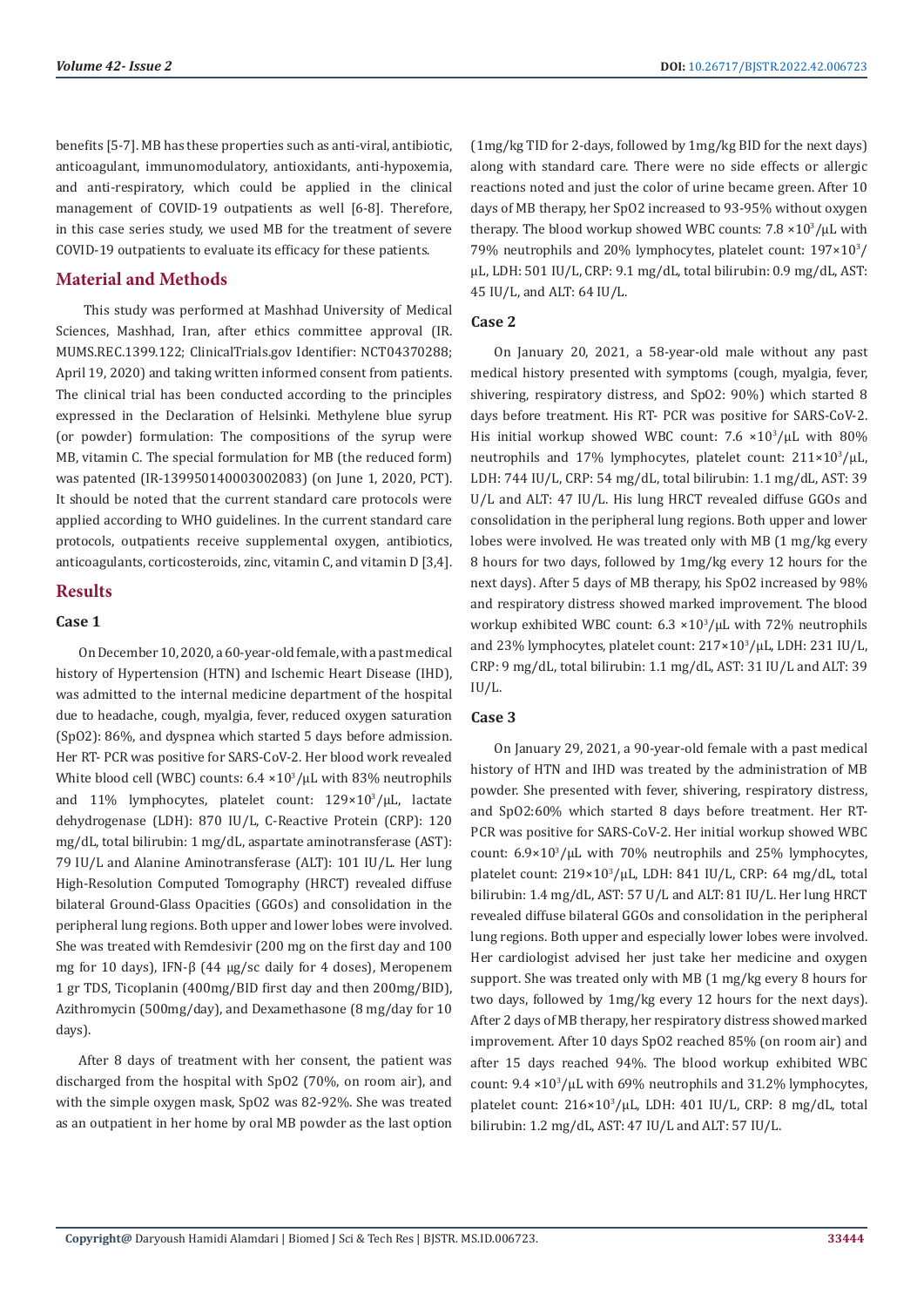#### **Case 4**

On October 11, 2020, a 72-year-old male with a past medical history of severe diabetes mellitus was treated by the administration of Azithromycin (500mg/day), Favipiravir (200 mg, 8 pills daily for 5 days), and Dexamethasone (8 mg/day for 10 days). His symptoms include cough, myalgia, fever, shivering, respiratory distress, and SpO2: 78% started 6 days before treatment. His RT- PCR was positive for SARS-CoV-2. His initial workup showed WBC count: 10.9 ×103/ µL with 75% neutrophils and 21% lymphocytes, platelet count: 312×10<sup>3</sup> /µL, LDH: 841 IU/L, CRP: 81 mg/dL, total bilirubin:1.9 mg/ dL, AST: 67 U/L and ALT: 87 IU/L. His lung HRCT revealed diffuse bilateral GGOs and consolidation in the peripheral lung regions. There was no improvement after 10 days of treatment. He was advised to be hospitalized, but he refused it. On October 25, 2020, He was treated only with MB (1 mg/kg every 8 hours for two days, followed by 1mg/kg every 12 hours for the next days). After 7 days of MB therapy, his SpO2 increased by 93% and respiratory distress showed marked improvement. The blood workup exhibited WBC count:  $8.7 \times 10^3/\mu L$  with 71% neutrophils and 25% lymphocytes, platelet count: 245×10<sup>3</sup>/µL, LDH: 200 IU/L, CRP: 12 mg/dL, total bilirubin: 1.5 mg/dL, AST: 41 IU/L and ALT: 50 IU/L.

#### **Case 5**

On December 24, 2020, a 74-year-old female without past medical was treated by the administration of Azithromycin (500mg/ day), Remdesivir (200 mg on the first day and 100 mg for 4 days), Ceftriaxone 1 gr BID, Vancomycin 1 gr BID, and Dexamethasone (8 mg/day for 10 days). Her symptoms manifested as fever, shivering, respiratory distress, myalgia, and SpO2:86% started 2 days before treatment. Her RT- PCR was positive for SARS-CoV-2. Her lung HRCT revealed diffuse bilateral GGOs. Her initial workup showed WBC count:  $14.2 \times 10^3/\mu L$  with 75% neutrophils and 21% lymphocytes, platelet count: 301×10<sup>3</sup> /µL, LDH: 901 IU/L, CRP: 87 mg/dL, total bilirubin: 2.4 mg/dL, AST: 76 U/L and ALT: 87 IU/L. There was a drop of SpO2 to 75% (on room air) after 7 days of treatment and an increase in respiratory rate. On December 24, 2020, she was treated only with MB (1 mg/kg every 8 hours for two days, followed by 1mg/kg every 12 hours for the next days). After 2 days of MB therapy, her respiratory distress showed marked improvement and SpO2 reached 93%. The blood workup exhibited WBC count: 5.9 ×10<sup>3</sup> /µL with 72% neutrophils and 23.2% lymphocytes, platelet count: 219×10<sup>3</sup> /µL, LDH: 207 IU/L, CRP: 9 mg/dL, total bilirubin: 1.7 mg/dL, AST: 51 IU/L and ALT: 59 IU/L.

#### **Case 6**

On December 1, 2020, a 67-year-old male without any past medical history was treated by the administration of Azithromycin (500mg/day), Remdesivir (200 mg on the first day and 100 mg for 4 days), Ceftriaxone 1 gr BID, Vancomycin 1 gr BID, and

Dexamethasone (8 mg/day for 10 days), as he presented with fever, shivering, respiratory distress, myalgia, and SpO2:76% which started 5 days before treatment. His RT- PCR was positive for SARS- $Cov-2$ . His initial workup showed WBC count:  $11.1\times10^{3}/\mu$ L with 76% neutrophils and 20% lymphocytes, platelet count:  $211\times10^{3}/$ µL, LDH: 821 IU/L, CRP: 77 mg/dL, total bilirubin: 1.6 mg/dL, AST: 57 U/L and ALT: 78 IU/L. His lung HRCT revealed diffuse bilateral GGOs. After 22 days of treatment with his consent, the patient was discharged from the hospital with SpO2 (82%, on room air), and with the simple oxygen mask, SpO2 was 91%. He was treated only with MB (1 mg/kg every 8 hours for two days, followed by 1mg/ kg every 12 hours for the next days). After 7 days of MB therapy, his respiratory distress showed marked improvement and SpO2 reached 93%. The blood workup exhibited WBC count:  $5.7 \times 10^{3}/$ µL with 71% neutrophils and 24.2% lymphocytes, platelet count: 251×10<sup>3</sup> /µL, LDH: 289 IU/L, CRP: 8.9 mg/dL, total bilirubin: 1.7 mg/dL, AST: 47 IU/L and ALT: 57 IU/L.

#### **Case 7**

On December 1, 2020, a 60-year-old male without any past medical history was treated by the administration of Azithromycin (500mg/day), Remdesivir (200 mg on the first day and 100 mg for 4 days), Ceftriaxone 1 gr BID, Vancomycin 1 gr BID, and Dexamethasone (8 mg/day for 10 days). He was noted to have a fever, shivering, respiratory distress, myalgia, and SpO2: 78% started 8 days before treatment. His RT- PCR was positive for SARS-CoV-2. His lung HRCT was noted to have diffuse bilateral GGOs and consolidation in the peripheral lung regions. Both upper and especially lower lobes were involved. His initial workup showed WBC count:  $15.4 \times 10^3/\mu L$  with 81% neutrophils and 15% lymphocytes, platelet count: 365×10<sup>3</sup>/µL, LDH: 748 IU/L, CRP: 95 mg/dL, total bilirubin: 2.8 mg/dL, AST: 87 U/L and ALT: 97 IU/L. After 25 days of treatment with his consent, the patient was discharged from the hospital with SpO2 (84%) on room air, and with the simple oxygen mask, SpO2 was 93%. He was treated only with MB (1 mg/kg every 8 hours for two days, followed by 1mg/ kg every 12 hours for the next days). After 8 days of MB therapy, his respiratory distress showed marked improvement and SpO2 reached 93%. The blood workup exhibited WBC count:  $8.7 \times 10^3 /$ µL with 74% neutrophils and 26.3% lymphocytes, platelet count: 314×10<sup>3</sup> /µL, LDH: 215 IU/L, CRP: 2.5 mg/dL, total bilirubin: 1.5 mg/dL, AST: 51 IU/L and ALT: 59 IU/L.

#### **Discussion**

 In this study, MB has been used as the last option for the treatment of severe COVID-19 outpatient who did not respond to Remdesivir, Interferon-β, and Favipiravir therapies. Seven patients recovered completely. Considering the properties of MB, the results of these case series study, and the results of the clinical trial phase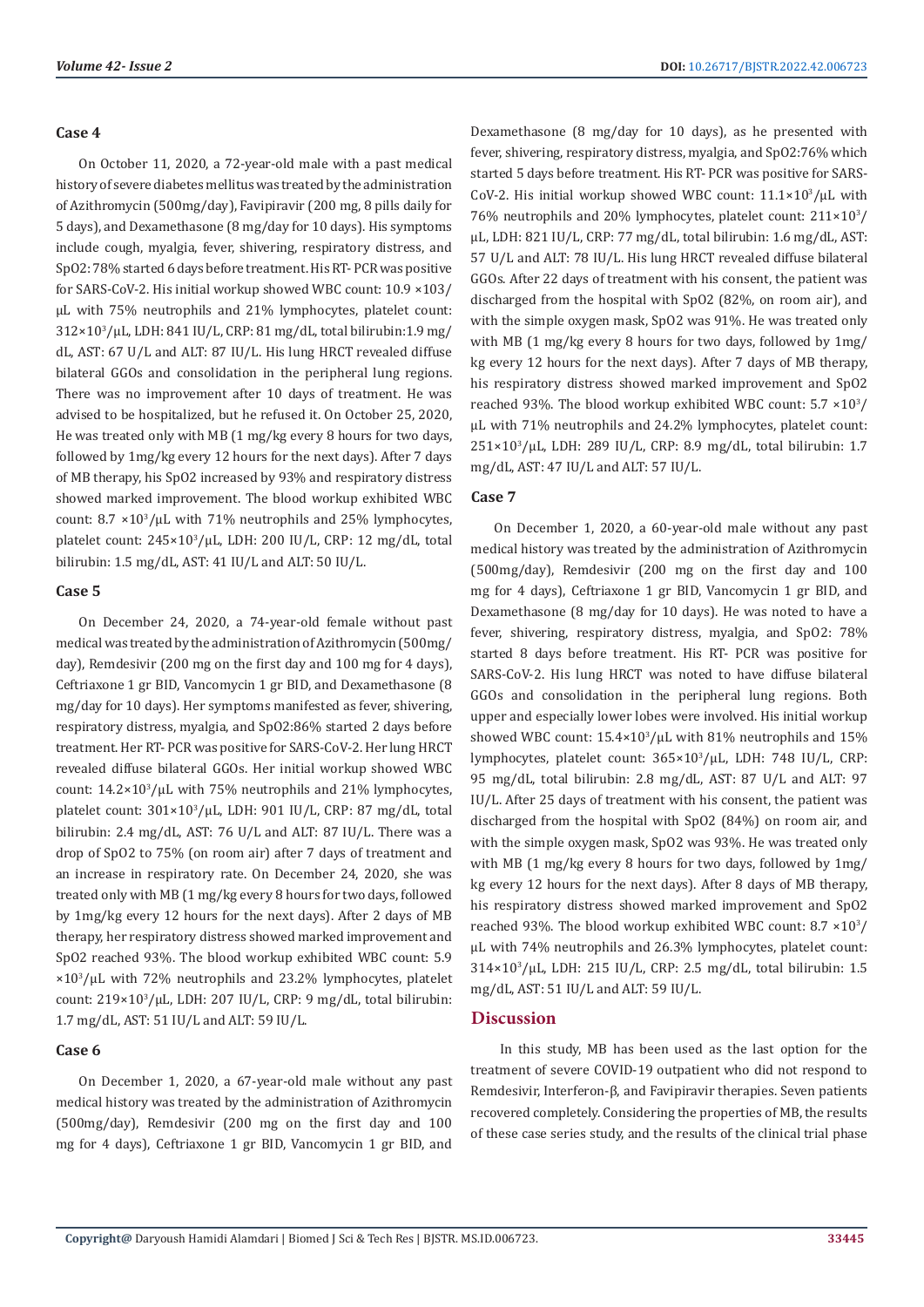1, 2, 3 [5-7]; MB as an adjunct therapy, could be applied for the treatment of COVID-19 patients along with standard care protocol, which has a very high clinical benefit for recovery. Also in our another study, as the last option of treatment and rescue therapy, MB was administered to 83 patients who failed to respond to antiviral drugs; 72 patients recovered completely, and 11 patients died [9]. In a case-control study during the 2009 H1N1 influenza pandemic in Canada, early antiviral treatment is an established protocol to manage severe disease progression [10]. In general, it is recommended to start antiviral therapy as soon as possible for patients to prevent the viral disease progression [11,12]. This early intervention might be considered critically important to effectively reduce the SARS-CoV-2 viral load and clinical outcomes improvement by halting clinical progression [13]. This might be shortening the duration of viral shedding, which potentially reducing onward transmission. It is reported that approximately 35% of people with COVID-19 have not returned to their previous level of health 14 to 21 days after diagnosis [14]. These "long haulers" have a syndrome referred to as long COVID. Therefore, an early effective antiviral treatment by primary care physicians could reduce this event. It is reported that patients with a higher viral load on day 7 had a higher rate of hospitalization than those with a better clearance of viral RNA on day 7 [15]. On the other hand, there is currently no consensus on the specific antiviral drug for the treatment of COVID-19 patients. Considering the approved mechanism of antiviral effect of MB against the SARS-CoV-2 virus [16- 18], along with other important properties such as anti-hypoxemia activity, anti-respiratory distress activity, an inhibitor of nitrite production, antimicrobial agent, an inhibitor of reactive oxygen species, an inhibitor of xanthine oxidase, anti-platelet aggregation, antifungal agent, anti-inflammatory agent; MB could be considered as the drug of choice for early treatment in outpatients along with other supportive cares [5-7]. MB is in two forms: the oxidized form (oxidant: dark blue) and the reduced form (antioxidant, colorless). In plasma, MB is reduced to LMB which is excreted primarily in the urine. [19] MB has been widely used for more than 200 hundred years for the treatment of malaria (15 mg/kg), bipolar disorder (2-5 mg/Kg), vasoplegic syndrome (2 mg/kg), sepsis (1-2 mg/ Kg) and methemoglobinemia (1-2 mg/Kg) [20]. Reduced MB, as an anti-hypoxemia drug, converts  $Fe^{3+}$  in methemoglobin to  $Fe^{2+}$ so that the oxygen is bound to  $Fe^{2+}$  and can be transported. Also, MB is used as an antidote to paraquat poisoning, to treat ifosamide encephalopathy, to maintain blood pressure in patients with septic shock, and to support orthotopic liver transplantation [21]. In our study, we showed higher oxidative stress in COVID-19 patients [5]. The reduced form of MB on the other hand, as an antioxidant, quenches oxidative stress and decreases hypoxemia.

### **Conclusion**

Since MB appears to encapsulate many of the required mechanisms for the treatment of COVID-19 patients and is an FDA-approved drug for methemoglobinemia, is inexpensive and ubiquitously accessible; these mark MB as an excellent treatment option for COVID-19 patients along with other standard cares. MB may help to avoid the overwhelming of healthcare systems. Larger, multi-centered studies are required to substantiate the efficacy of MB for treatment.

#### **Ethical Approval**

IR.MUMS.REC.1399.122; Clinical Trials.gov Identifier: NCT04370288; April 19, 2020.

#### **Research Data**

Data is available on request through the authors and permission of the ethical committee of the University.

#### **Funding Information**

This work was supported by a grant from Mashhad University of Medical Sciences (Grant number: 990096).

#### **Credit Authorship Contribution Statement**

Daryoush Hamidi Alamdari, Saied Hafizi Lotfabadi, (Conceptualization, Data curation, Formal analysis, Funding acquisition, Investigation, Methodology, Project administration, Resources, Software, Supervision, Validation, Visualization, Writing – original draft, Writing – review & editing); Behzad Mavaji Darban (Conceptualization, Data curation, Formal analysis, Validation, Visualization, Writing – original draft, Writing – review & editing).

#### **Declaration of Competing Interest**

There are no conflicts of interest in all authors.

#### **Acknowledgment**

The authors gratefully acknowledge Mr. Hasan Masoudzadeh and Dr. Ahmad Reza Tavassoli in Imam Reza Hospital for their excellent cooperation.

#### **References**

- 1. [Wei SL, Jonathan RE, Marion M, Jennifer LB, Linesell L, et al. \(2020\)](https://pubmed.ncbi.nlm.nih.gov/32678530/) [Dexamethasone in hospitalized patients with Covid-19 preliminary](https://pubmed.ncbi.nlm.nih.gov/32678530/) [report. New England Journal of Medicine 384\(8\): 693-704.](https://pubmed.ncbi.nlm.nih.gov/32678530/)
- 2. [Carrat F, Duval X, Tubach F, Mosnier A, Van der Werf S, et al. \(2012\)](https://pubmed.ncbi.nlm.nih.gov/22910171/) [Effect of oseltamivir zanamivir or oseltamivir zanamivir combination](https://pubmed.ncbi.nlm.nih.gov/22910171/) [treatments on transmission of influenza in households. Antiviral therapy](https://pubmed.ncbi.nlm.nih.gov/22910171/) [17\(6\): 1085-1090.](https://pubmed.ncbi.nlm.nih.gov/22910171/)
- 3. Janssen DJ, Ekströ[m M, Currow DC, Johnson MJ, Maddocks M, et al. \(2020\)](https://www.researchgate.net/publication/343002648_COVID-19_Guidance_on_Palliative_care_from_a_European_Respiratory_Society_International_Task_Force) [COVID-19 guidance on palliative care from a European Respiratory](https://www.researchgate.net/publication/343002648_COVID-19_Guidance_on_Palliative_care_from_a_European_Respiratory_Society_International_Task_Force) [Society international task force. European respiratory journal 56\(3\).](https://www.researchgate.net/publication/343002648_COVID-19_Guidance_on_Palliative_care_from_a_European_Respiratory_Society_International_Task_Force)